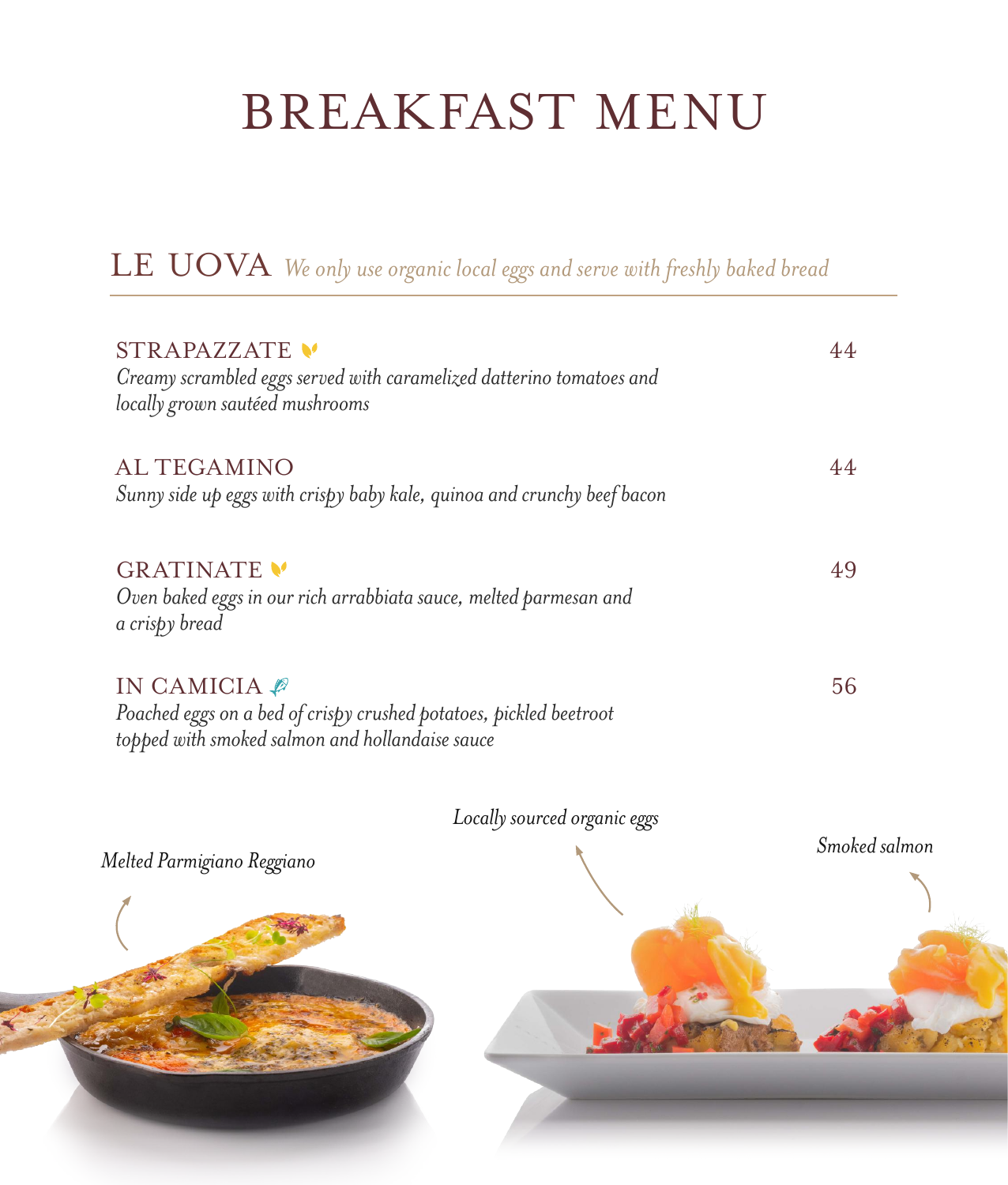| BUDINO di CHIA !!<br>Flavored chia seeds soaked in layers of coconut yoghurt, pomegranate<br>and apple spinach pureé           | 32              |
|--------------------------------------------------------------------------------------------------------------------------------|-----------------|
| AVENA e COMPOTE<br>Hot rolled organic oatmeal with almond milk served with our homemade<br>fruit compote                       | 34              |
| AVENA al BOSCO VI<br>Overnight almond milk marinated oats topped with sunflower seeds, chia<br>and linseed with fresh berries  | 39              |
| ACAI e ANACARDI LA<br>100% natural acai layered with our homemade cashew butter, granola<br>and fresh berries                  | 39              |
| YOGURT e GRANOLA V'<br>Greek yogurt with homemade granola, fresh wild berries and a combination of<br>chia and sunflower seeds | 39              |
|                                                                                                                                | Chia seeds soal |

 $k$ *ed for 12 hours*

I LEGGERI *A light & healthy start to your day*



*Homemade granola*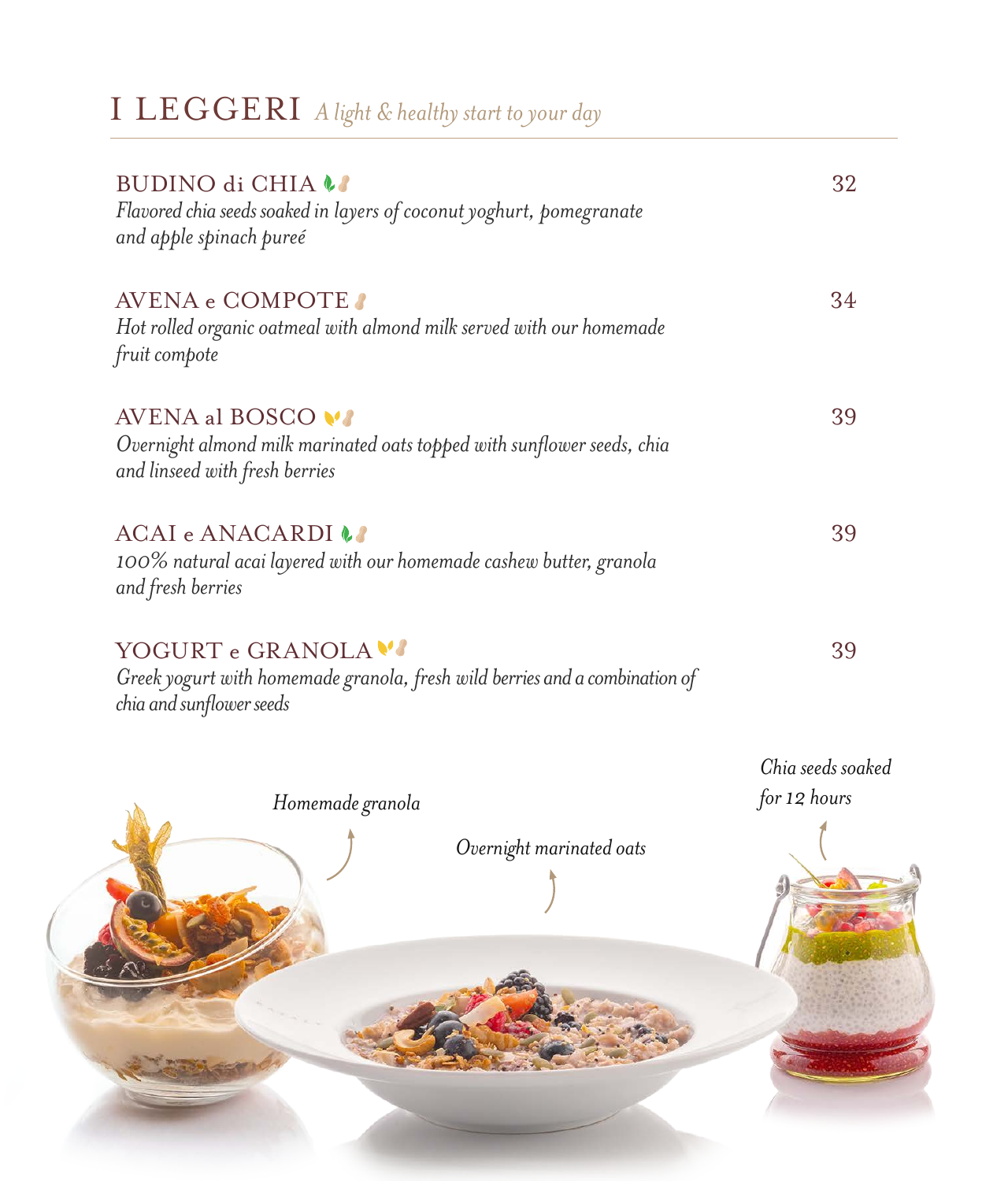| POMODORO e PROVOLONE TOAST<br>Toasted Otto bread with organic cherry tomatoes and melted provolone cheese                                                                | 36 |
|--------------------------------------------------------------------------------------------------------------------------------------------------------------------------|----|
| FOCACCIA TROTA al FUMO @<br>Crispy focaccia topped with spicy avocado, smoked trout and Sicilian capers<br>Add on : Poached egg 6                                        | 39 |
| VEGETARIANO <sup>V</sup><br>Ciabatta bread filled with grilled zucchini, eggplant, tomatoes and<br>melted provolone cheese                                               | 42 |
| LA TORTA RUSTICA<br>Puff pastry tart with baby kale, beef bacon and buffalo ricotta<br><b>or</b><br>Puff pastry tart with fresh baby mushrooms, kale and buffalo ricotta | 44 |
| <b>BOMBOLONE PROVOLONE</b><br>Brioche bun gratinated with an egg on top, served with provolone cheese<br>and crispy beef bacon                                           | 52 |
| <b>BOMBOLONE SALMONE</b><br>Brioche bun with organic avocado and smoked salmon, gratin egg on top                                                                        | 54 |

#### DAL PANETTIERE *Fresh homemade bread from the baker*

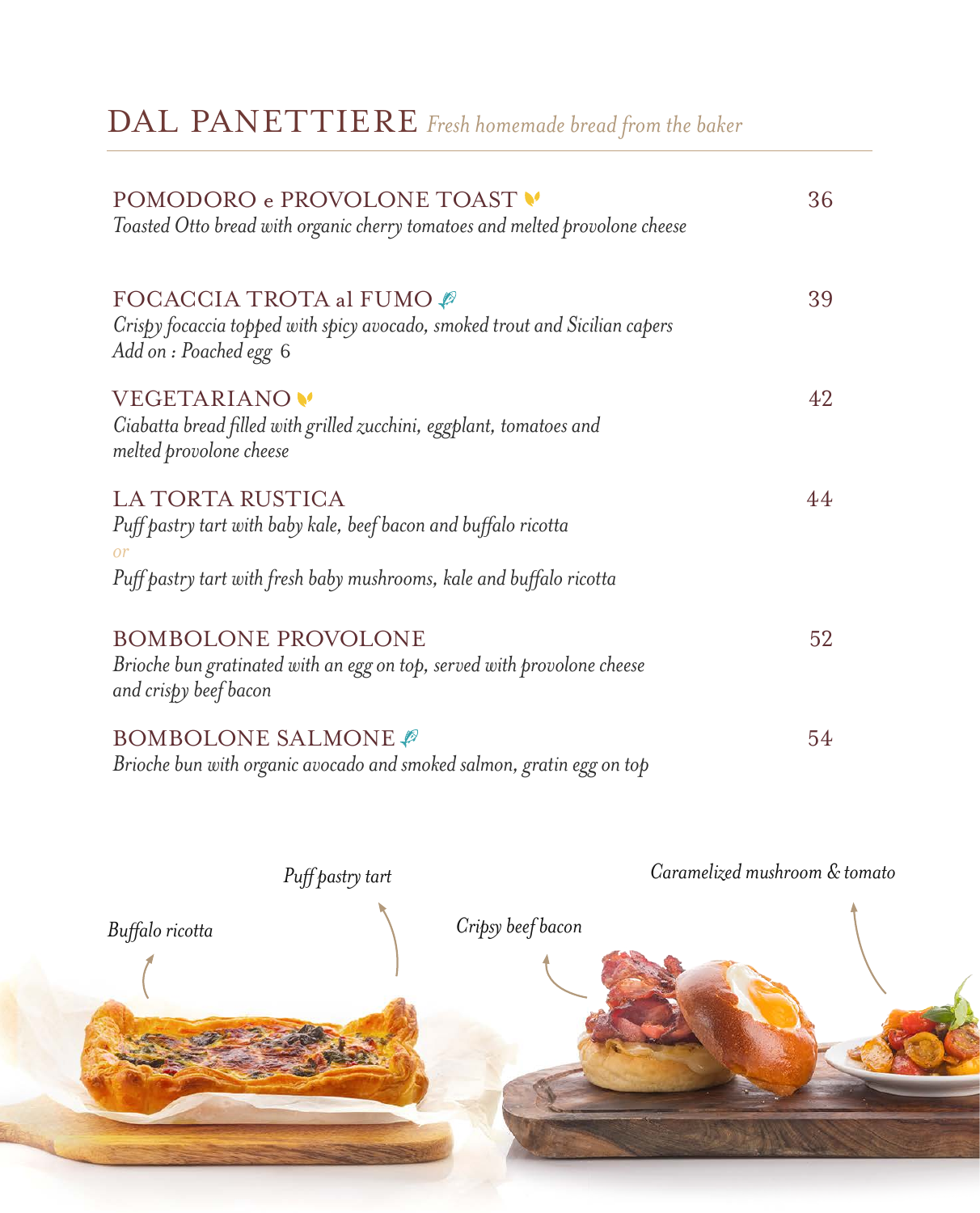## I DOLCI *A sweet start to your day*

| LA CRÊPE V<br>cream and shredded dark chocolate | Crêpes filled with homemade blood orange marmalade served with riccota                                                                |                     | 32                          |
|-------------------------------------------------|---------------------------------------------------------------------------------------------------------------------------------------|---------------------|-----------------------------|
|                                                 | TORTINO d'AVENA ai FRUTTI VA<br>Oatmeal cake with wild berries and Madagascar vanilla cream                                           |                     | 29                          |
| with Venchi chocolate and orange glaze          | PANCAKE alla RICOTTA VI<br>Colorful soft buffalo ricotta pancakes with fresh fruits, caramelized banana                               |                     | 34/54                       |
| FOCACCIA DOLCE V                                | Crispy on the outside and soft on the inside sweet focaccia bread, topped with<br>homemade fruit compote and Madagascar vanilla cream |                     | 36                          |
|                                                 |                                                                                                                                       |                     | Madagascar<br>vanilla cream |
| Venchi chocolate sauce                          | Buffalo ricotta pancakes                                                                                                              | Organic rolled oats |                             |
|                                                 |                                                                                                                                       |                     |                             |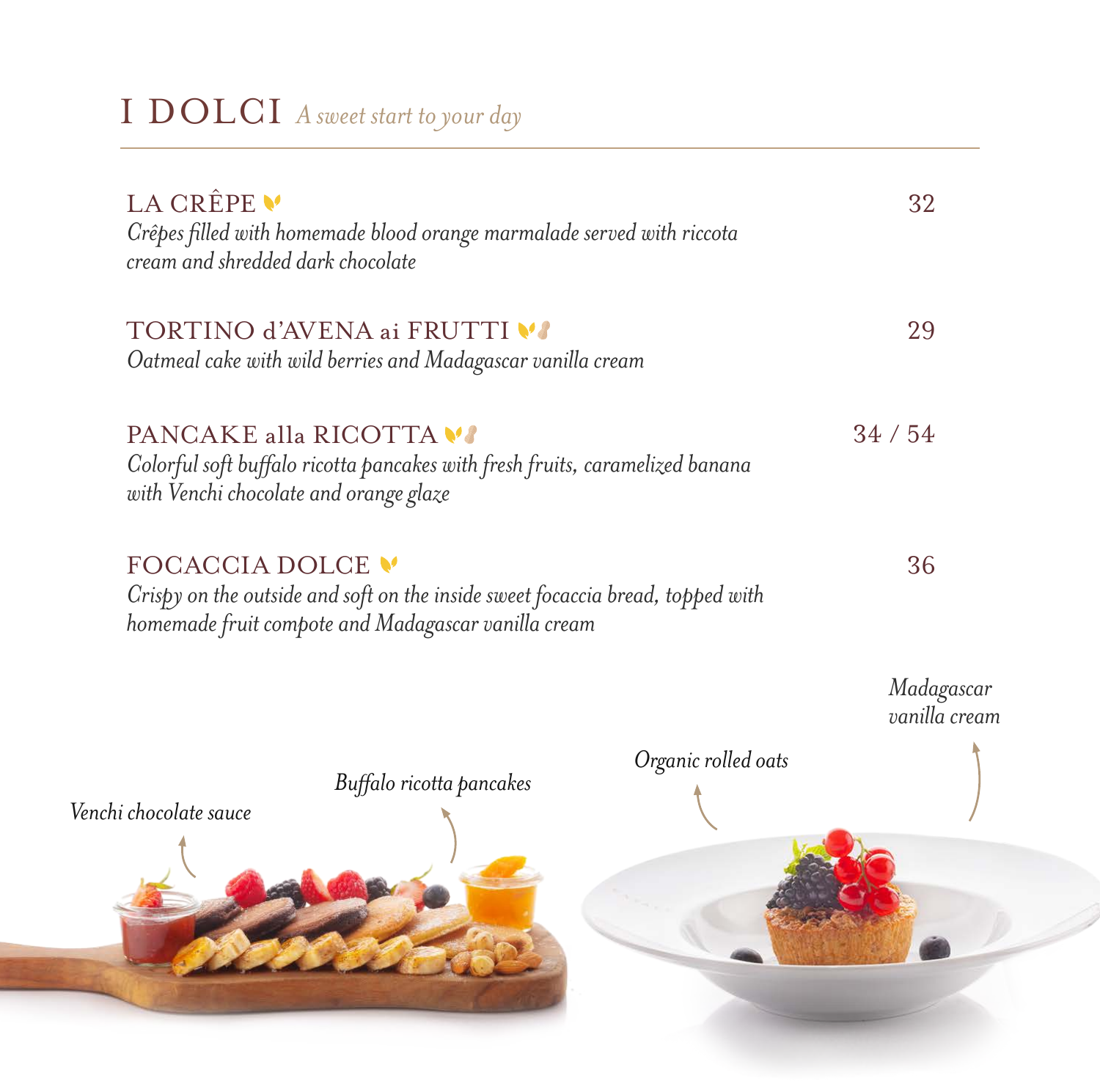## GLI SFOGLIATI *Our viennoiserie, are baked fresh from the morning*

| SFOGLIATELLE <sup>V</sup><br>Shell shaped Neapolitan mini pastry filled with orange flavored ricotta | 6              |
|------------------------------------------------------------------------------------------------------|----------------|
| <b>CORNETTO</b><br>Freshly baked crisp golden croissant                                              | 12             |
| ALMOND CROISSANT VI<br>Freshly baked crisp golden croissant infused with almond                      | 15             |
| PISTACHIO CROISSANT<br>Freshly baked crisp golden croissant infused with pistachio                   | 15             |
| SACCOTTINO<br>Rolled puff pastry filled with Venchi chocolate                                        | 15             |
| GIRELLA V<br>Wheel of brioche dough with raisins and custard                                         | $\overline{5}$ |
| I PICCOLI<br>Our selection of mini croissant $(3$ pieces)                                            | 15             |

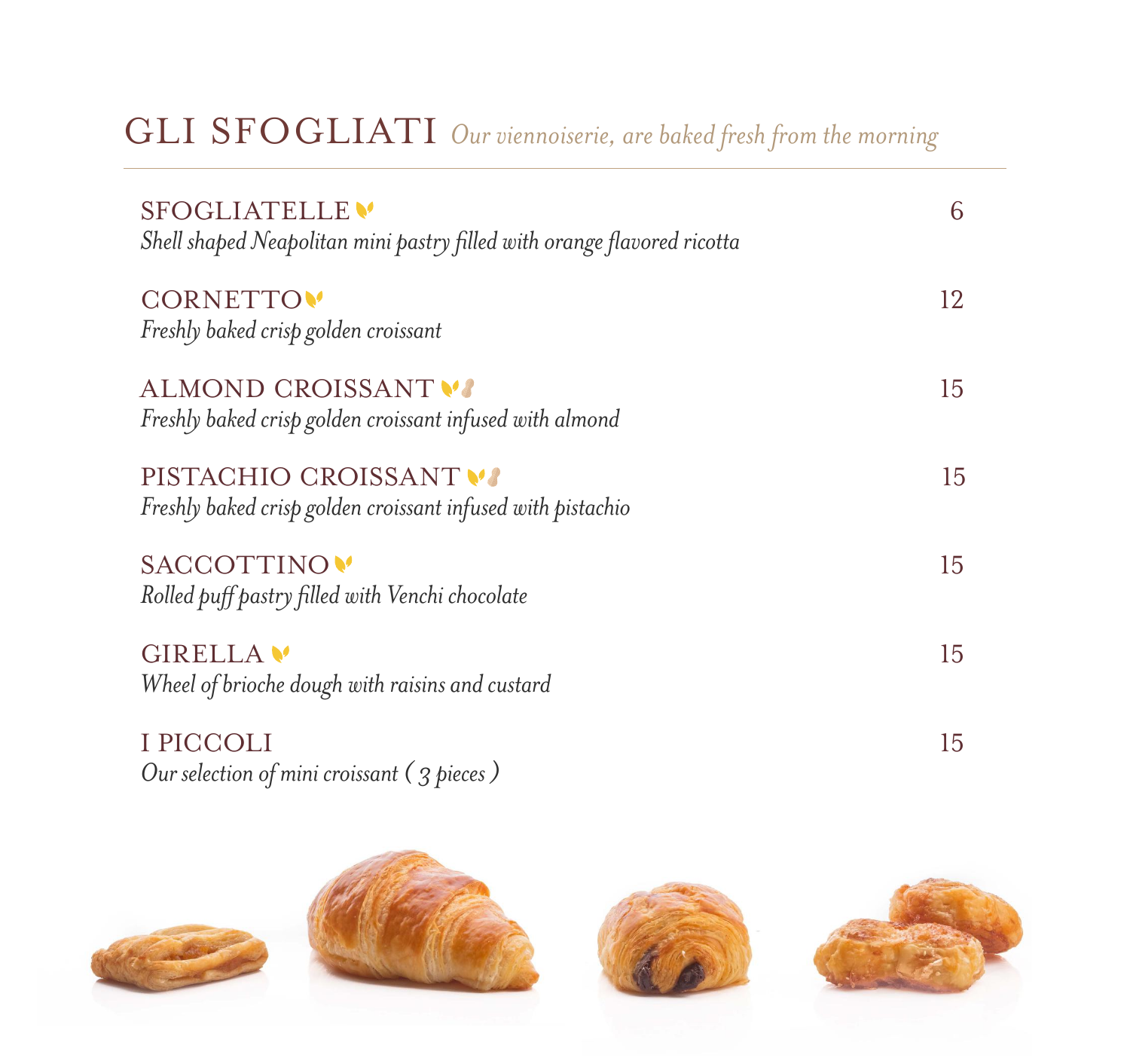#### IL CAFFE *Coffee*

*Two Illy espressos blended with ice for a creamy, smooth frappè*

| I CLASSICI                                             |    |
|--------------------------------------------------------|----|
| ESPRESSO ILLY (Ristretto / Lungo)                      | 16 |
| ESPRESSO ILLY DOPPIO                                   | 20 |
| Double your Illy pleasure, in a medium-sized cup       |    |
| ESPRESSO ILLY ALL'AMERICANA                            | 20 |
| Illy espresso served with a jug of hot water.          |    |
| MACCHIATO CALDO                                        | 20 |
| Illy espresso topped with a cloud of hot frothed milk  |    |
| LATTE MACCHIATO                                        | 22 |
| Hot frothed milk served in a glass, with Illy espresso |    |
| CAPPUCCINO                                             | 22 |
| Fresh milk and Illy espresso                           |    |
| <b>GLI SPECIALI FREDDI</b>                             |    |
| CAPPUCCINO GRECO                                       | 22 |
| Fresh milk with Illy espresso, mixed with ice cubes    |    |
| FRAPPE AL CAFFE                                        | 21 |

| ESPRESSO TIRAMISU<br>A smooth blend of ice cream, ladyfingers, and a double Illy espresso dusted with cocoa powder |    |  |
|--------------------------------------------------------------------------------------------------------------------|----|--|
| <b>L'AFFOGATO</b><br>Your choice of milk, chocolate or coffee, with a thick, dense cream of Illy espresso with     | 21 |  |
| whipped cream and cocoa powder<br><b>HALF &amp; HALF SUMMER</b>                                                    | 21 |  |
| Cold chocolate topped with a slightly sweetened Illy espresso frappè                                               |    |  |
| <b>GLI SPECIALI CALDI</b>                                                                                          |    |  |
| <b>CAFFÈ VIENNESE</b>                                                                                              | 21 |  |
| Double Illy espresso topped with whipped cream                                                                     |    |  |
| <b>HALF &amp; HALF WINTER</b>                                                                                      | 21 |  |
| Slightly sweetened Illy espresso frappe, with a layer of hot chocolate                                             |    |  |
| MAROCCHINO CALDO                                                                                                   | 21 |  |
| Shot glass with a bottom layer of chocolate sauce, Illy espresso dusted with cocoa, topped with                    |    |  |
| hot frothed milk<br><b>CAPPUCCINO VIENNESE</b>                                                                     | 21 |  |
| Illy espresso with hot frothed milk and a mountain of whipped cream dusted with cocoa                              |    |  |
| <b>TEA</b>                                                                                                         | 16 |  |
| Choose from our selection of infused tea                                                                           |    |  |

*Illy blend featuring nine different types of arabica beans: balance & perfection*